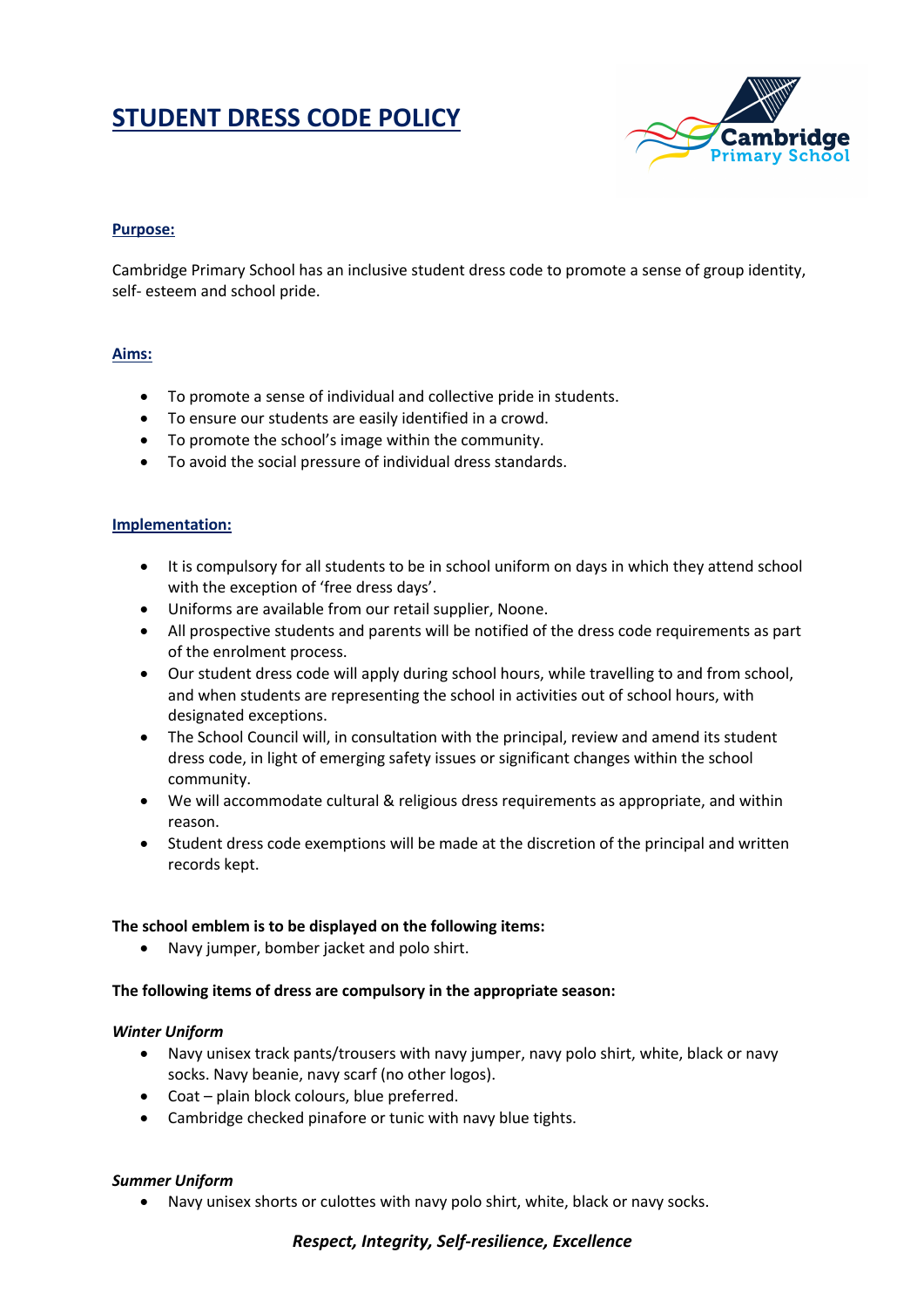- Cambridge checked dress.
- Hats ~ the wearing of a school bucket, broad brimmed or legionnaire hat is compulsory in Term 1 (or until the end of April) and Term 3 (from mid-August).

# *Sports Uniform*

• Unisex navy blue shorts, navy polo shirt, white, black or navy socks and runners.

## *Footwear*

• Black school shoes or black sports shoes. Flat heels and closed toe for safety reasons.

#### **Accessories**

- Sunglasses eye protection is encouraged under our Sun Smart Policy
- Jewellery watches, earrings (stud or sleepers only for safety reasons)
- Body piercing not permitted
- Make-up all make-up including nail polish and false nails is not permitted.
- Head wear and leggings all head wear/leggings worn for religious reasons must be navy.

#### **Hair**

- Hair that is past shoulders should be tied back for health and safety reasons
- Hair ties/ribbons/head bands/scrunchies are to be navy blue or white only. Plain clips, combs and bobby pins are acceptable
- Hair style should not impede the wearing of the school hat.
- Hair should be natural coloured.

## **Care of Uniform**

- Uniforms should be well maintained and in a clean and neat manner.
- Modifications "based on trend", graffiti and logos are unacceptable.
- The school's sports top supplied by the school is compulsory for children representing the school at sporting events.

# **Exemptions from the dress code**

Grounds for exemption to the dress code are as follows:

- Prevents the student from complying with a requirement of their ethnic or cultural background.
- Prevents students with additional needs from being able to attend school or participate in school activities on the same terms as other students.
- The student has a particular health condition that requires a departure from an aspect of the code.
- Any parents/guardians demonstrating particular economic hardship, that prevents them from complying with the code, should speak with the principal.

Exemption may be granted via a formal request to the principal.

• A written or verbal explanation for a singular incident of non-adherence to this dress code will be accepted.

#### **Consequences for not adhering to the Student Dress Code**

#### **Step 1**

#### **For first infringement**

• Student Infringement letter sent to parents, with dress code policy attached.

#### **Step 2 For subsequent infringement**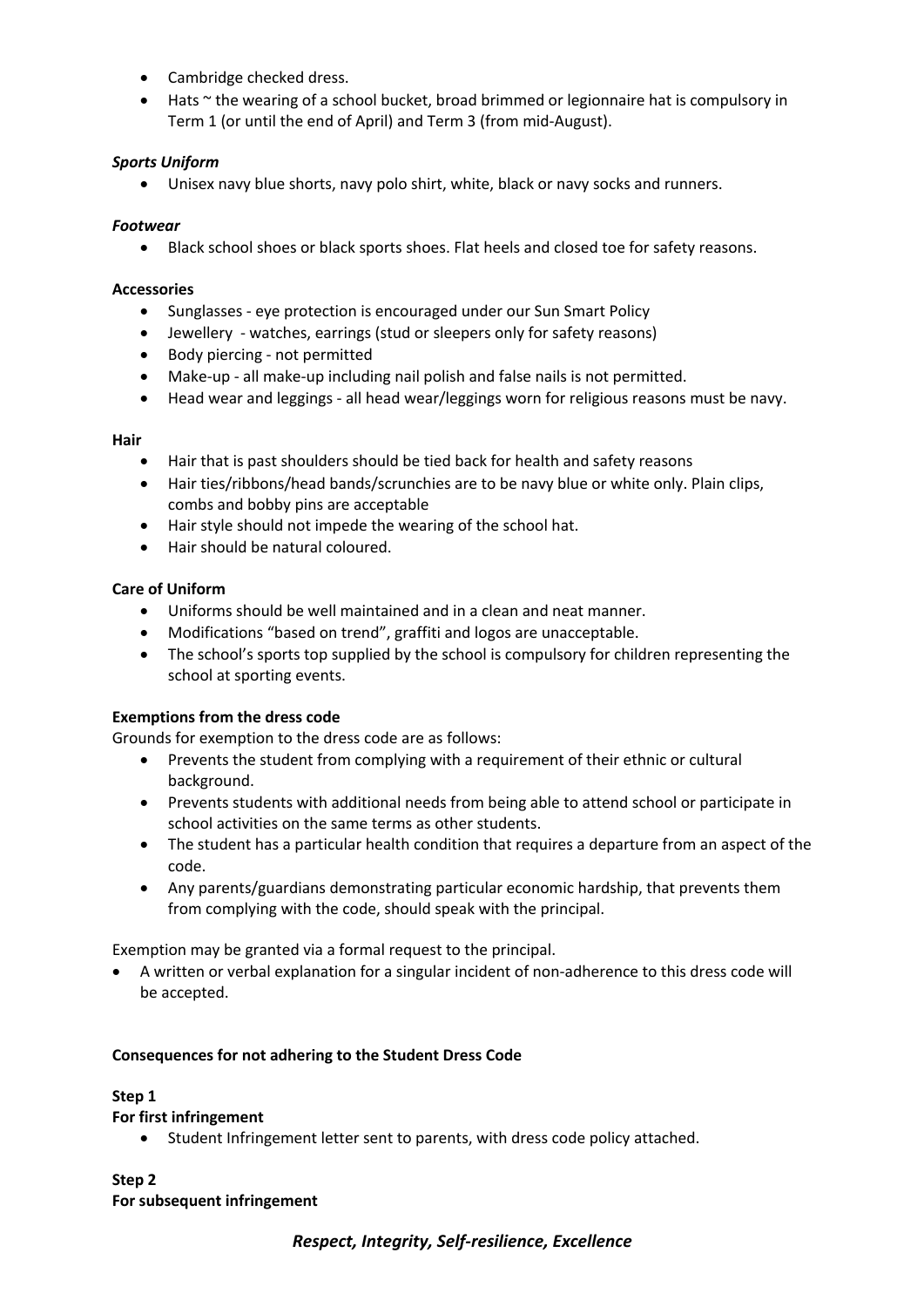- Second Infringement Notice issued.
- Parents contacted by phone to:
	- oBring appropriate clothing item(s) to school
	- oBe notified that student will be given a change of clothes if the said item is not supplied
	- $\circ$ Be notified that any inappropriate accessories will be removed and sent home at the end of the day (in extreme cases parents may be requested to collect inappropriate accessories)
	- oBe notified that they have 7 days to rectify the unacceptable hair color/style.

#### **Step 3**

• Interview between parents, Assistant Principal and relevant staff.

#### **Step 4**

• If the infringement still continues the student may receive a consequence in line with our Student Engagement Policy.

| <b>Ratification Date</b> | <b>Review Date</b> | <b>Policy Number</b> | <b>Version Number</b> | Date Produced |
|--------------------------|--------------------|----------------------|-----------------------|---------------|
| 2020                     | Year 2023          | 28.                  |                       | March 1999    |